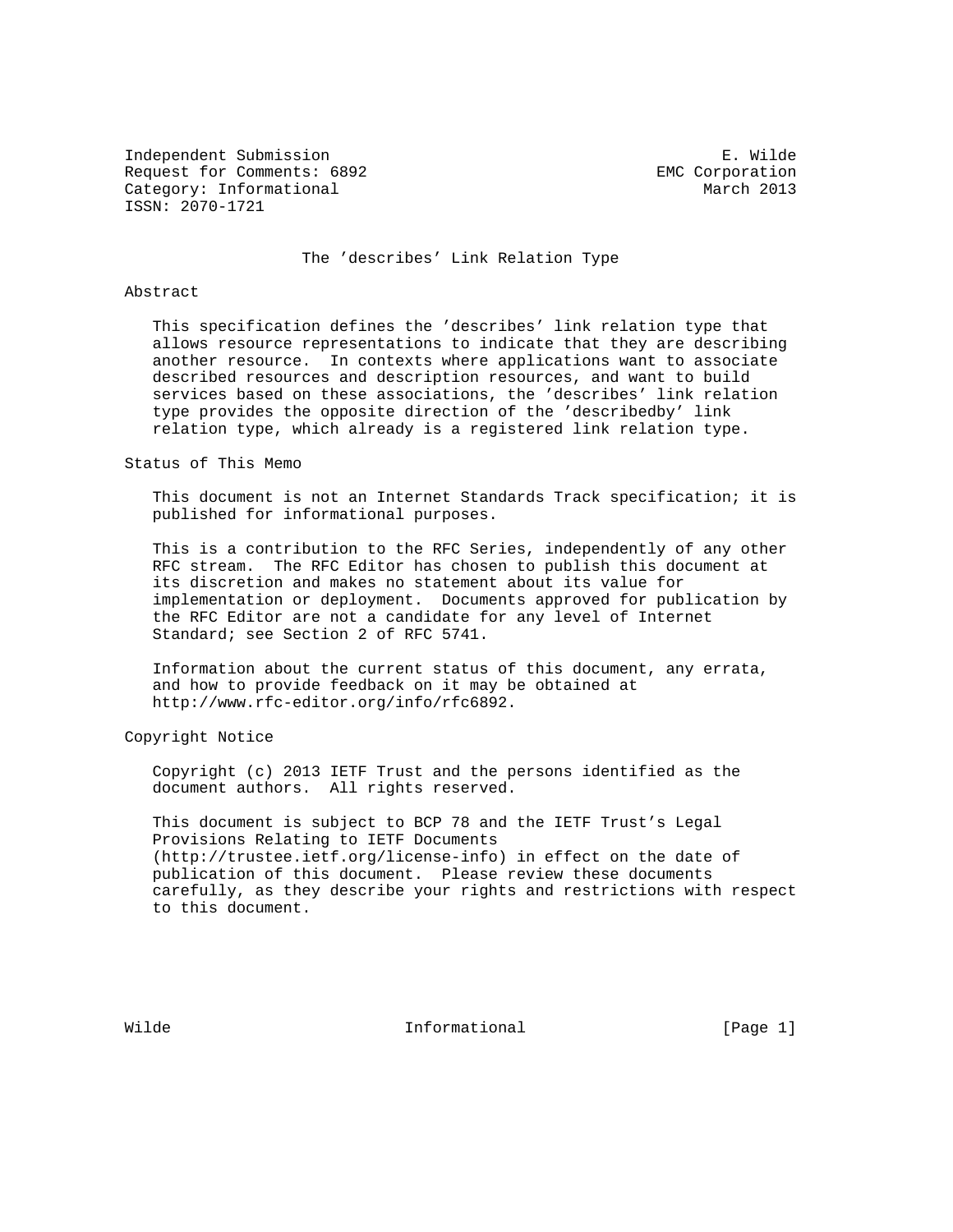Table of Contents

### 1. Introduction

 Resources on the web can be identified by any (registered) URI scheme and can be represented by any (registered) media type. In many cases, applications establish specific (i.e., typed) relations between the resources they are concerned with, which can either be under their control or controlled by another authority. A common usage pattern for associating resources is to have resources that are descriptions of other resources. This specification registers the 'describes' link relation, which allows applications to represent the fact that one resource is a description of another resource.

 RFC 5988 [1] "defines a framework for typed links that isn't specific to a particular serialisation or application. It does so by redefining the link relation registry established by Atom to have a broader domain, and adding to it the relations that are defined by HTML". This registration request intends to augment the link relation registry with a link relation that is the inverse of the already registered 'describedby' relation, so that links between described resources and describing resources can be represented in both directions.

## 2. Resource Descriptions

 Associating resources with descriptions of these resources is a recurring pattern on the web. The IANA "Link Relations" registry established by RFC 5988 [1] currently contains a 'describedby' link relation type, which has been registered by POWDER [2]. The definition given in the reference document for that registration is as follows: "The relationship A 'describedby' B asserts that resource B provides a description of resource A. There are no constraints on the format or representation of either A or B, neither are there any further constraints on either resource".

Wilde **Informational Informational** [Page 2]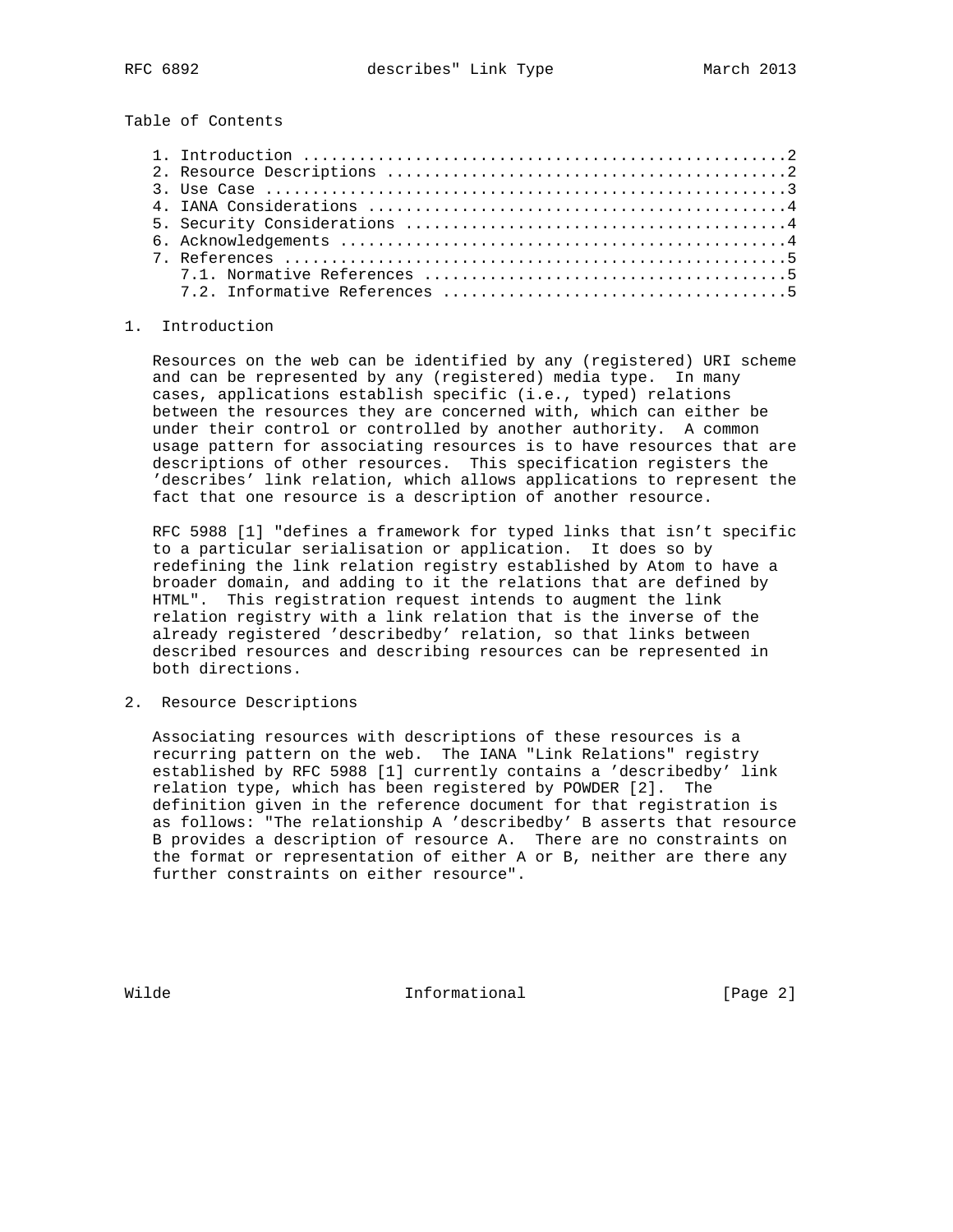Since many scenarios using resource descriptions need to represent the fact that some resource describes another resource (the opposite of the 'describedby' relation), this document registers a 'describes' link relation type. Establishing a link A 'describes' B asserts that the resource identified by A is a description of the resource identified by B, without constraining in any way the identifiers being used for A and B, and the media types for the representations being provided when those identifiers are dereferenced. Specifically, it is possible that identifiers A and/or B have no associated interaction method (they could be URNs, for example), but it still is valid to establish the A 'describes' B link.

 Another design freedom is to use "chains" of 'describes' (or 'describedby') links, so that one resource is a description of another resource, which in turn is a description of yet another resource. The "levels" of descriptions can go as deep as required by an application and are not constrained by this specification.

### 3. Use Case

 Beginning with the POWDER document [2], which specifies the 'describedby' link relation, the use case for the 'describedby' link relation is that a described resource, such as an HTML web page, can specify a link where clients can find a description of this resource. While the 'describedby' link relation is defined to be independent of specific formats and representations, within the context of POWDER, the assumption is that the linked resources most often will provide a description based on the Resource Description Framework (RDF), for example, to provide metadata about a document's author and other provenance information.

 The 'describes' link relation allows servers hosting description resources to associate those description resources with the resources that they are describing. In the RDF-oriented scenario of POWDER, this means that a service managing description resources would use 'describes' links to represent the fact that the description resources it exposes provide some description of the described resource, very likely in some RDF representation. However, since link relations are independent of resource formats or representations, such an association could also be made in other formats such as XML or JavaScript Object Notation (JSON), allowing servers to use a single and consistent link relation to associate description resources with described resources.

 Generally speaking, the idea of the 'describes' relation is the same as the idea of the 'describedby' relation; to be independent of specific formats and representations of both described resources and description resources. The 'describes' link relation (together with

Wilde **Informational Informational** [Page 3]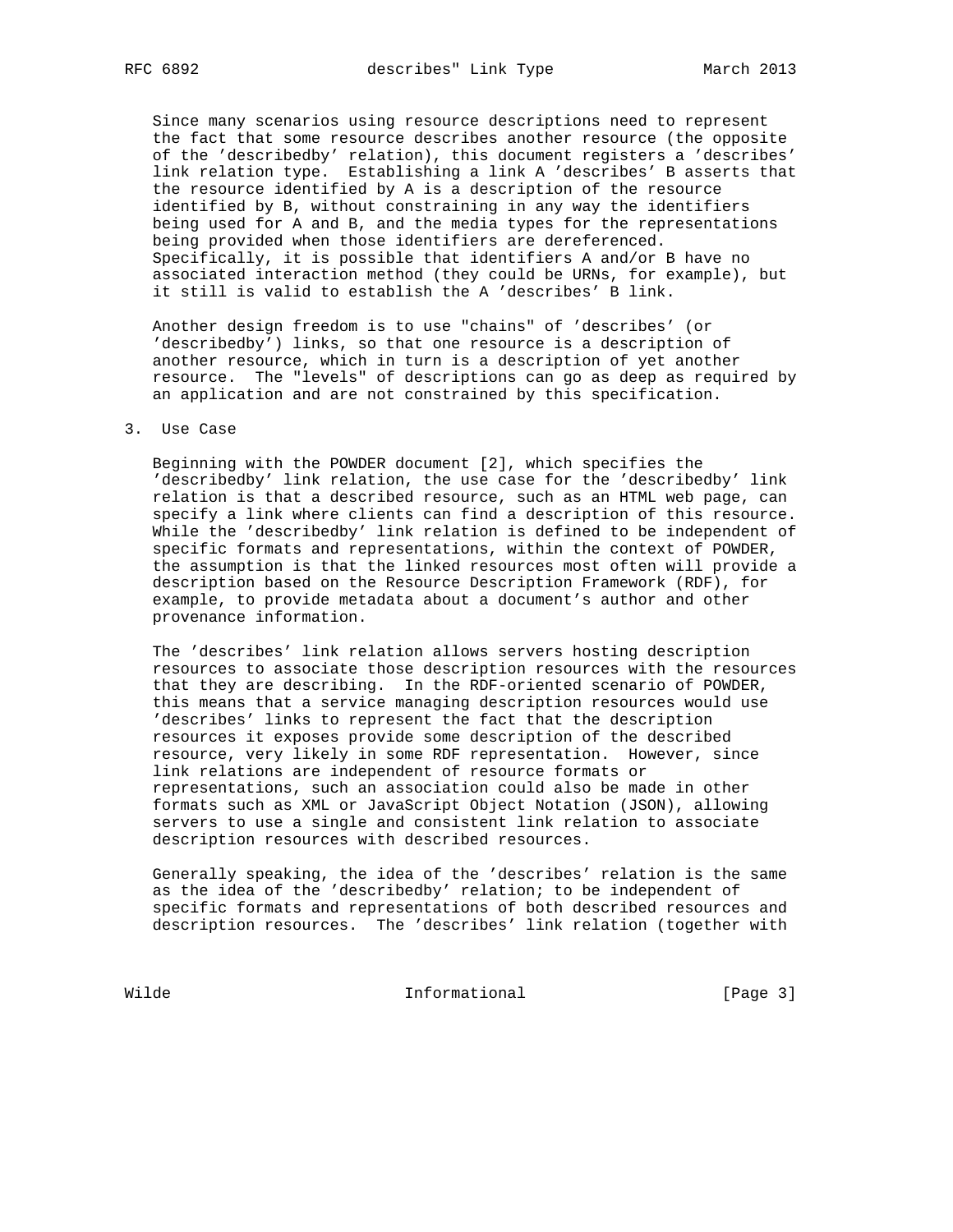the already registered 'describedby' link relation) thus serves as a general foundation of how described resources and description resources can be associated.

4. IANA Considerations

 The link relation type below has been registered by IANA per Section 6.2.1 of RFC 5988 [1]:

Relation Name: describes

 Description: The relationship A 'describes' B asserts that resource A provides a description of resource B. There are no constraints on the format or representation of either A or B, neither are there any further constraints on either resource.

Reference: [RFC6892]

 Notes: This link relation type is the inverse of the 'describedby' relation type. While 'describedby' establishes a relation from the described resource back to the resource that describes it, 'describes' established a relation from the describing resource to the resource it describes. If B is 'describedby' A, then A 'describes' B.

5. Security Considerations

 Resource descriptions should never be treated as authoritative or exclusive without relying on additional mechanisms for trust and security. Resources can have many (possibly conflicting) descriptions, and the 'describes' link relation type makes no claim whatsoever about the authority of the party providing the association between the two resources, or about the authority of the party providing the description resource. Before making any assumptions about the authority of the description resource (both the accuracy of the description contained in the description resource, and the authority to provide a description of the described resource), clients need a context that allows them to understand both the authority of the description itself, and the authority to establish the 'describes' relation. Nobody can stop clients from providing misleading unauthorized and/or descriptions, and clients need to have both a security and trust framework to allow them to choose between trusted and untrusted descriptions.

6. Acknowledgements

Thanks for comments and suggestions provided by Mark Nottingham.

Wilde **Informational Informational** [Page 4]